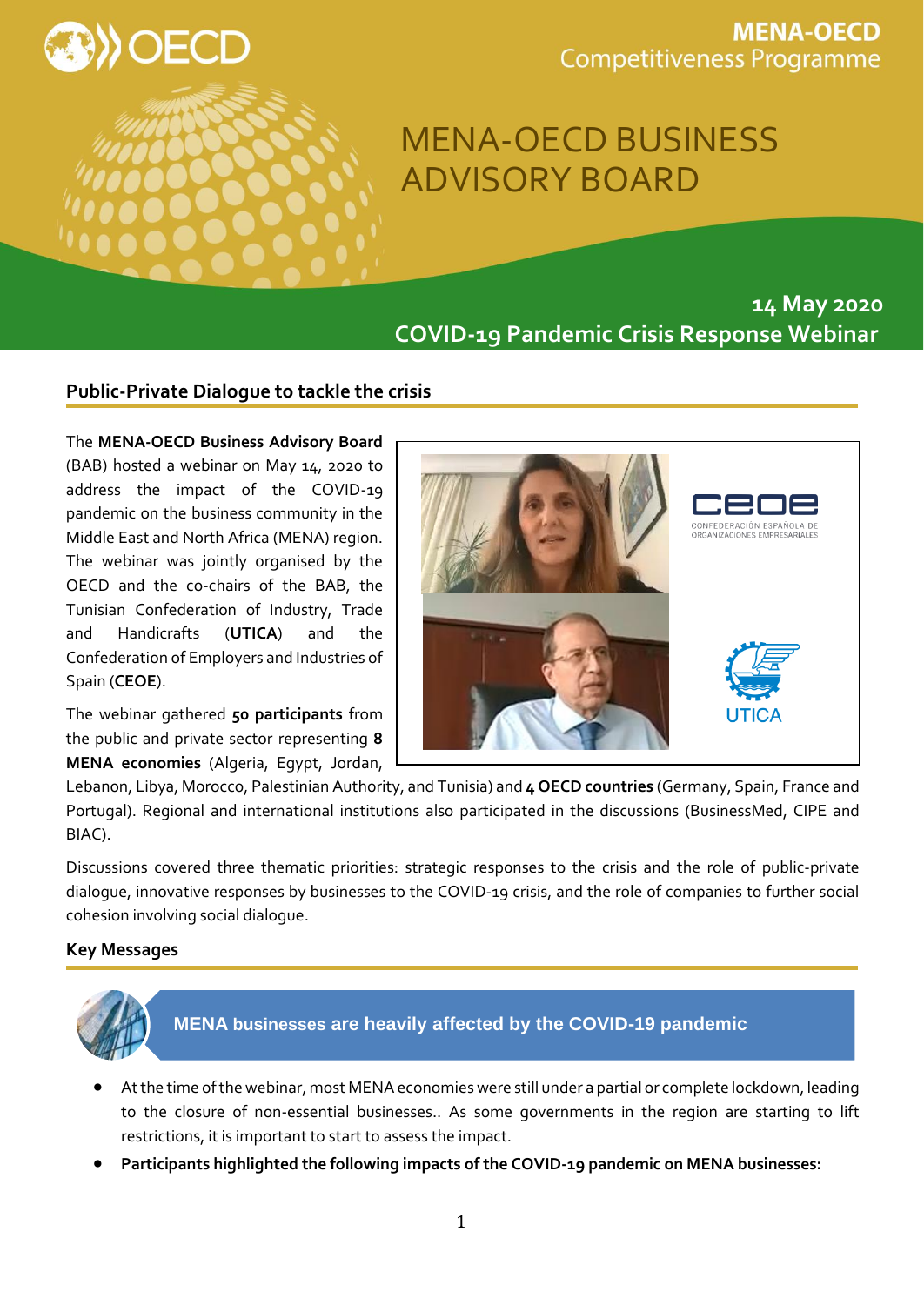- o **Massive decline or shut down of business activity.** Two thirds of MENA companies estimate that the pandemic will significantly impact their business operations in the coming months<sup>1</sup>. Due to severe disruptions of global supply chains, companies face a massive decline in demand and report difficulties to receive input material to uphold their production.
- o **Severe liquidity shortages and financial impacts**. The vast majority of MENA companies expect a decrease in revenues and profits. One in five MENA businesses estimates that revenues will decrease by at least 50 percent in 2020.
- o **Deferral of investments and cost containment**. MENA businesses will need to make cuts to current expenditures and defer investments in non-essential business operations. Almost half of MENA businesses consider reducing costs related to their employees, including the temporary or permanent suspension of employment.
- o **Re-orientation and organisation of supply chains**. Logistical and transport problems reduce storing, retail and trade capabilities, limiting access to domestic and international markets. Half of MENA businesses expect changes in supply chains regarding vendors, facilities and markets.
- **The pandemic has an asymmetric impact on different sectors**. While the pharmaceutical, food supply, healthcare, and certain logistics sectors are experiencing an uptick in demand, the vast majority of MENA businesses are dealing with an acute slowdown in operations. The tourism sector and ancillary industries including retail, leisure and restaurants are particularly affected. Export-oriented industries are likewise experiencing a knock-on effect on their activities. These sectors are "the first ones affected by the crisis and the last ones to get out of it", as CEOE's Marta Blanco affirms.



l

**The business community will be an indispensable partner for economic recovery** 

- The MENA business community has important experience in crisis management and recovery. During the COVID-19 pandemic, **companies in the region have implemented innovative solutions to tackle negative impacts on their activities**, complementing government actions.
	- o For instance, BAB members urged those companies suffering from the crisis to ensure and anticipate sufficient liquidity supply. Where lending is not an option, mergers and acquisitions may reduce fixed costs, facilitating business activities in the short term. This can include joint ventures with expatriates or other foreign investors.
	- o Innovation and diversification of business activities is key to weather the crisis, many start-ups in the region have developed business solutions to tackle the COVID-19 pandemic.
- E-services and the digital economy are particularly important in the context of the pandemic. Where possible, companies throughout the region have adapted their production to online activities. Other businesses have adapted existing online services to support the crisis response. The digital economy offers valuable solutions where physical access to international markets is difficult or impossible. **MENA governments should support companies in their use of or transition to e-services with a reliable digital infrastructure**.

<sup>1</sup> These results stem from a survey conducted by Price Waterhouse Coopers (PWC) with over 130 Chief Financial Officers in MENA countries between 4 and 6 May 2020. For more information, please refer to: <https://www.pwc.com/m1/en/publications/covid-19/pwc-middle-east-covid-19-cfo-pulse-survey.html>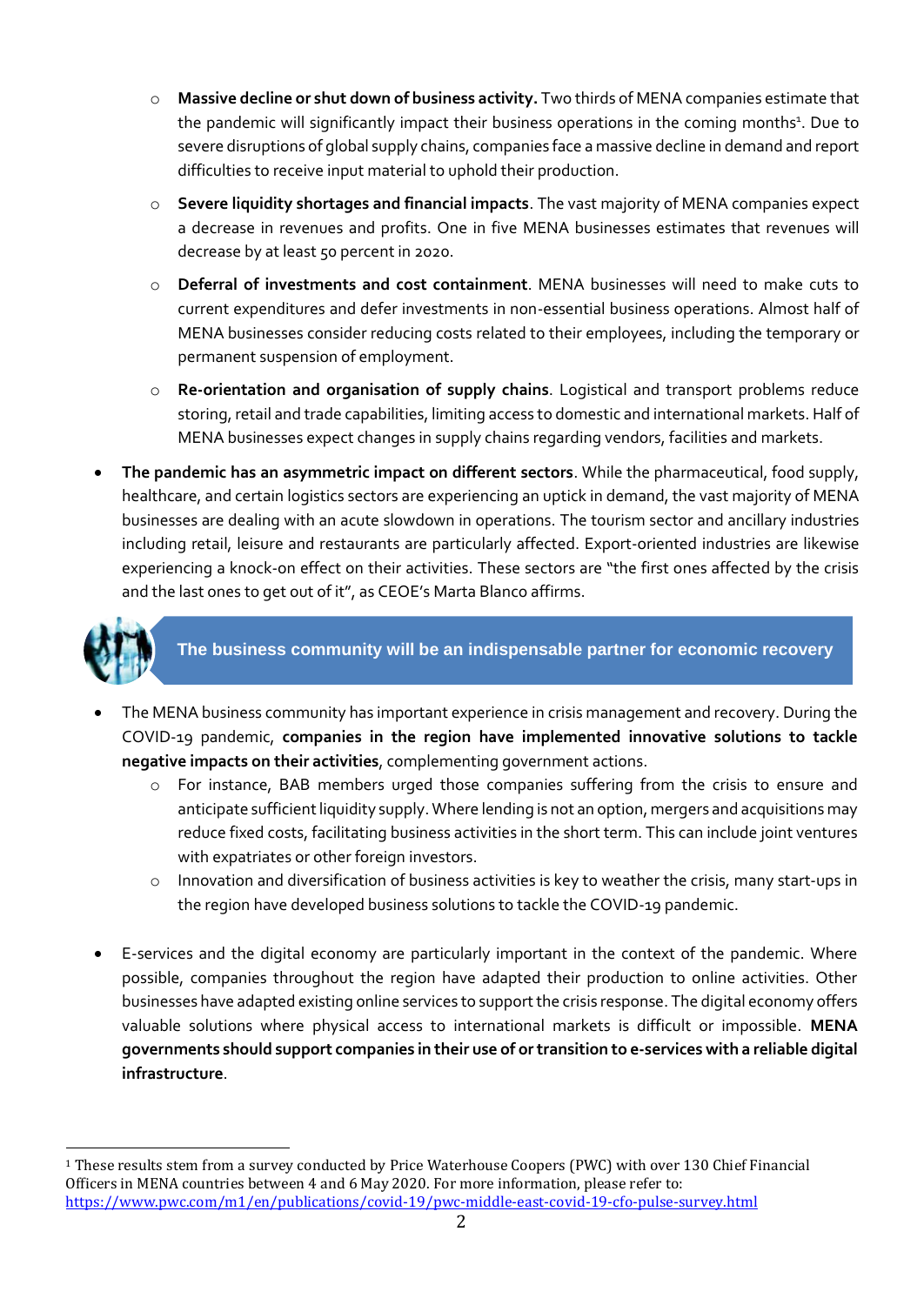- Many companies in the MENA region have **adapted their business models** to sustain their activity during the COVID-19 pandemic and beyond. This diversification of business activities is a sign of resilience and should be supported with specific policies for training and reskilling.
- **Businesses have taken on more social responsibility to support government action to overcome the negative impact of the COVID-19 pandemic on the economy**, in particular the loss of jobs. Many companies in the region are continuing salary payments and social security contributions for their employees. Almost 40 percent of MENA companies report an increase in support to their communities through contributions to non-profits or pro bono goods and services to assist vulnerable groups. For instance, the Federation of Egyptian Industries has collected donations among members to repair and replace medical ventilators. Lebanese companies have teamed up to cater specific support to the health sector, including investments in testing facilities.



**A new private sector driven economic model: more dynamic and competitive**

- **The economic recovery in the MENA region will be an opportunity to implement a new economic development model, based on green, inclusive and digital growth.** Participants agreed that crisis response measures should be taken quickly, but they warned against the negative effects of hasty decision making.
- **Crisis response measures need to include strategic development goals**, with a view to long-term objectives such as sustainability and inclusive growth:
	- o Managing risks linked to corruption, integrity and ethics will be essential in the recovery packages,
	- o The crisis also represents an opportunity to re-orient global value chains by reinforcing regional economic integration in the MENA region,
	- o The need for fiscal stability must be balanced with the sustainability of business activities.
- **The COVID-19 pandemic highlights the important complementarity of government and business responses**, underlining the need for efficient Public-Private and Social Dialogue:
	- o Participants in the webinar agreed that open and constructive dialogue between the public and private sector is key to align responses with the needs and concerns of society, to coordinate measures that ensure complementarity, coherence and efficiency and to stimulate new forms of social partnership.
	- o Countries where PPD and coordination is stronger tend to perform better in reacting efficiently to the COVID-19 pandemic. Many governments have implemented measures in close co-operation with the private sector. For instance, the Moroccan government created the Economic Watch Committee, including public and private actors, to anticipate and mitigate impacts of the crisis on the national economy. In Tunisia, strong business associations lead co-operation with the government on the design and implementation of measures. The Federation of Egyptian Industries holds a permanent dialogue with the Egyptian government to inform and coordinate crisis measures.